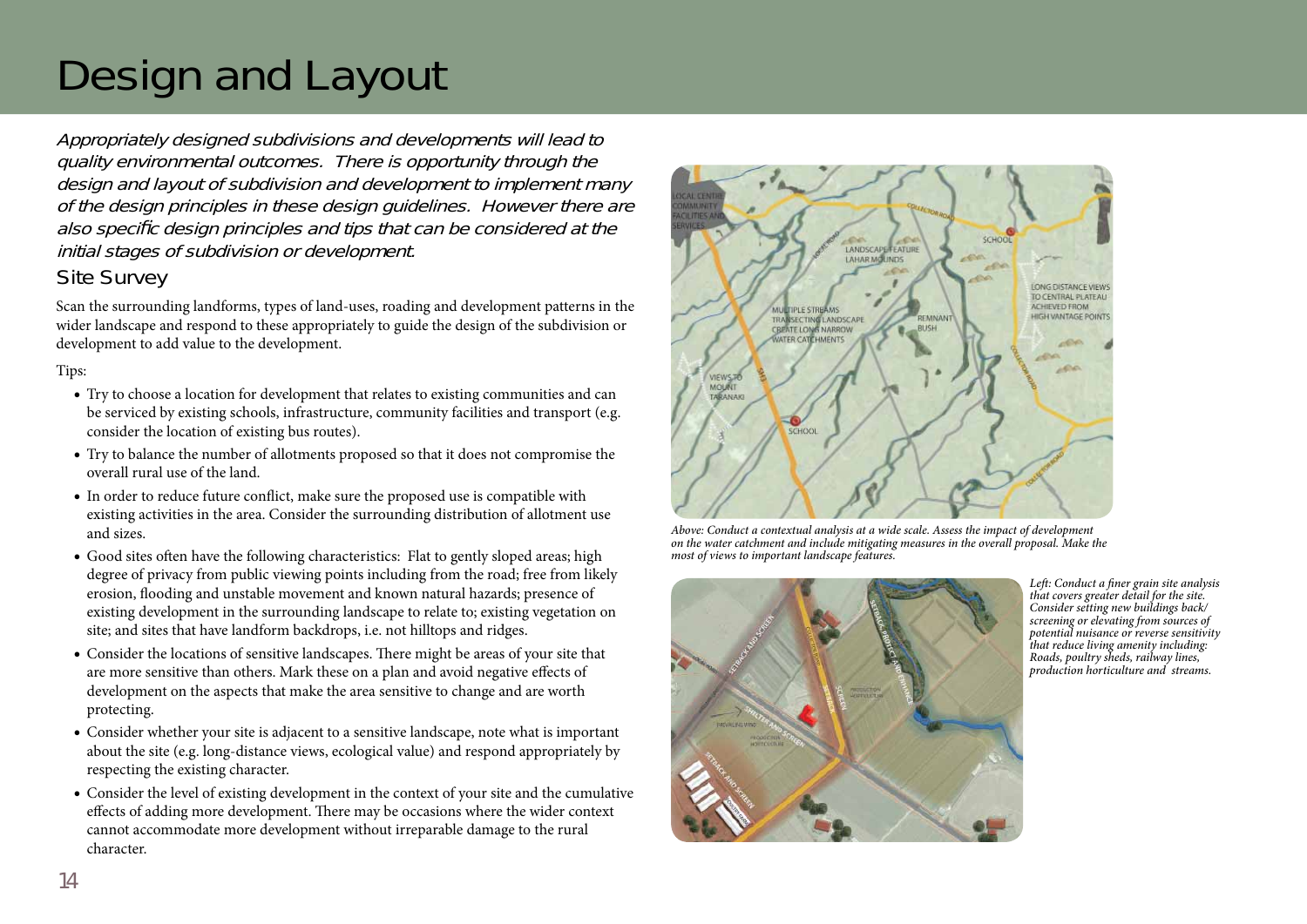# Working with the landscape

On rolling land, try to work with the landscape so new development fits well into the area. Tips:

- Look for natural breaks in the landscape to conceal buildings from main viewing points (e.g. from roads or from afar) while still providing for good views from residences.
- Use landform to screen buildings and also to provide character, shelter and sustainable energy opportunities.
- Minimise earthworks and ensure the resulting contour scale and slope fits with the surrounding landform.
- Identify and respond appropriately to natural hazards when developing, e.g. set back from areas prone to coastal erosion, water courses or steep slopes.

# Allotment Placement

On rolling land consider clustering allotments and the resulting buildings where they can be concealed.

#### Tips:

- Look for opportunities to cluster around existing development, provided the amenity of neighbouring properties is not compromised.
- Minimise the effect of development by avoiding spreading houses along roads and ridges as this can reduce spaciousness.
- Note the appropriateness of clustered development should be considered on a case by case basis.

On flat land, maintain densities that are consistent with the surroundings.

- It is preferrable for allotments and developments to be well set back from the road and maintain rural uses between the road and the development.
- Minimise the effect of development by avoiding spreading houses along roads as this can increase the presence of development, reducing spaciousness.
- Look for opportunities to screen development and to create privacy by using natural landform, setbacks and vegetation.



*Above: Select land for subdivision that can accommodate development and protect exposed views, especially those with high amenity, e.g.upper slopes of the ring plain, ridge lines. The houses in this illustration have strategically located vegetation that screens public viewpoints and allows views out, and they are set back from the flood plain.* 



Above: This local example of clustered development is encouraged because it limits the<br>extent of visible buildings and decreases the perception of higher density. Clustered<br>development can protect land use capability throu *section that will maintain the open character of the rural environment.*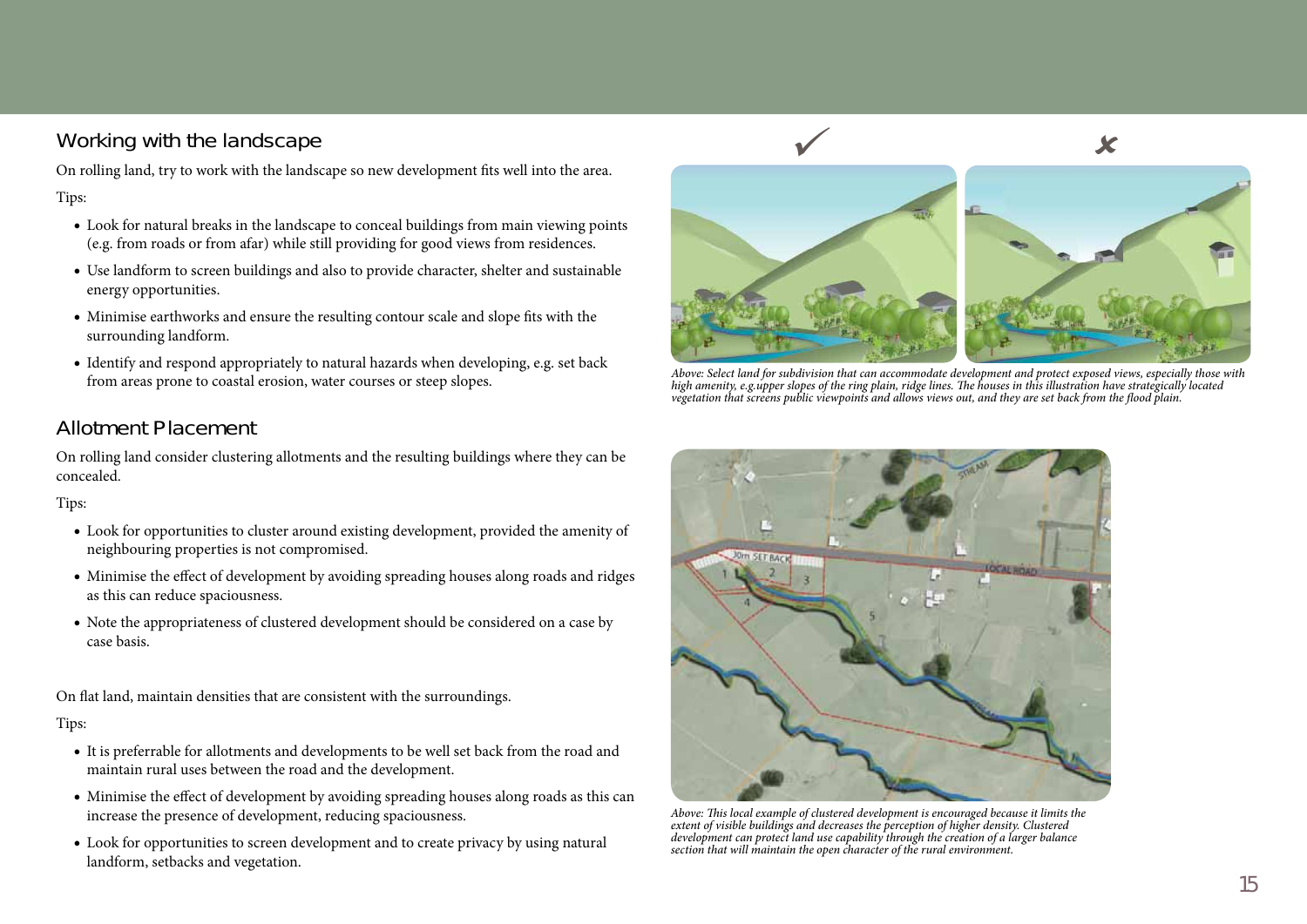# Boundary Alignment

In order to reduce the effect of development, use natural landscape contours and geographic features to determine allotment boundaries.

## Tips:

- Place allotment boundaries around, as opposed to through, important features so they remain intact and can be consistently managed (e.g. bush, water courses, heritage features and hills).
- Try to avoid following fencelines when they dissect through the landscape or do not provide for an appropriately located allotment.
- Provide a reserve/rural land use based buffer to adjoining rural activity.

## Allotment Size

Ensure allotment sizes facilitate good design and retain high levels of amenity while maximising the potential of land for productive purposes.

#### Tips:

- Small allotments will need to be carefully placed and designed.
- Set back small allotments to allow a rural use to locate between the road and the boundary.
- In order to comply with the intent of the District Plan, ensure that larger allotments and balance areas can be sustainably managed while providing for rural uses.

# **Neighbours**

Consider how allotments and resulting buildings will relate to each other and to neighbouring properties.

## Tips:

- To avoid potential conflicts and reverse sensitivity issues, locate dwellings away from boundaries where there is or is the potential for a rural use to locate.
- Look to have a reasonable separation distance between dwellings unless there are other mitigating measures that will facilitate privacy (e.g. topography or screening).
- Depending upon the circumstances, consider positioning a small allotment close to an existing use so they appear to be related.



*Above: Dissecting natural features with insensitive boundaries can compromise the health and amenity of the area. Alternatives include: Shared open spaces in body corporate arrrangements, vesting natural features with trusts or other organisations, placing a design covenant on a feature or keeping the extent of the feature within one allotment.*



*Above: Allotment size: Consider clustering smaller sized allotments and retaining a large, more viable balance section.*



Above: Set-backs from poultry farms and some other objects are specified in the District Plan. Whether or not setbacks *are a plan requirement, development amenity is enhanced when consideration is given to providing distance between dwellings and other rural uses in combination with other screening mechanisms to separate neighbours.*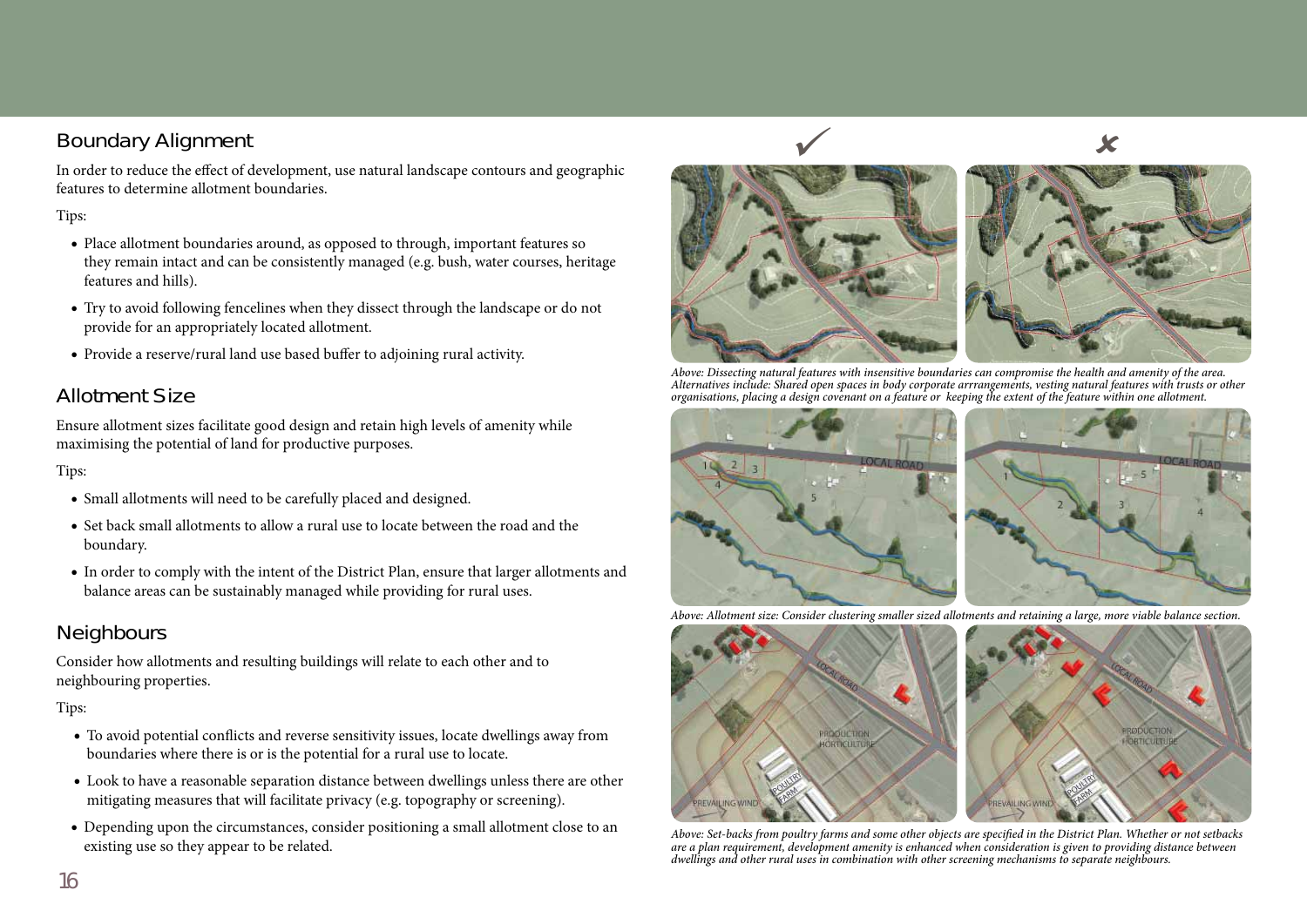## Sensitive Landscapes

Respect more sensitive landscapes, including the coast, river mouths, headlands, and the exposed slopes adjacent to Egmont National Park. Sensitive landscapes are highly valued and can generally only tolerate lower densities of development before the values held for the landscape are compromised. Development needs to be carefully managed to ensure the landscape values are retained or enhanced.

- Tangata whenua hold special value for Mount Taranaki and views to the mountain from around the district. The coastal environment and waahi tapu sites are other landscapes that are of special importance to tangata whenua.
- It is strongly recommended that development is set back from the coastal escarpment. Most coastal edges (beaches, foreshore) are public lands available for the use and enjoyment of the whole community. Placing buildings too close to the coastal edge, particularly in prominent locations, can significantly reduce the look and feel of the natural coastal landscapes and the experience for recreational users.
- Plant coastal areas with appropriate indigenous species. See: http://www.taranakiplants. net.nz/natives/coastal/coastal.html for plant species suggestions.
- Map where your proposed development will be publicly viewed from. It is preferrable to avoid intrusive development on prominent ridgelines or from areas that can be viewed from afar. Explore ways of reducing the visibility of the proposed development, e.g. locate the development so that it will be viewed with a hill or vegetation in the background, screen views with landform and existing vegetation, set development back from prominent view points, or consider existing residents views.
- Consider how development reflects and enhances the values of sensitive landscapes by using appropriate scale, form, materials, colours and styles.
- Consider how the edges of sensitive landscapes will be managed to provide a transition to more developed areas.



*Above: Development should aim to be less intrusive than the Plymouth Road example above, which is large and dominant in the landscape. Development needs to carefully address shared and recognised landscape values like spaciousness and rural character.* 



Above: The House for Karen in Pungarehu shows development that is<br>set back from public view points, avoids the prominent headland, with<br>a building that is low-level, long, finished with neutral and recesssive<br>colours and n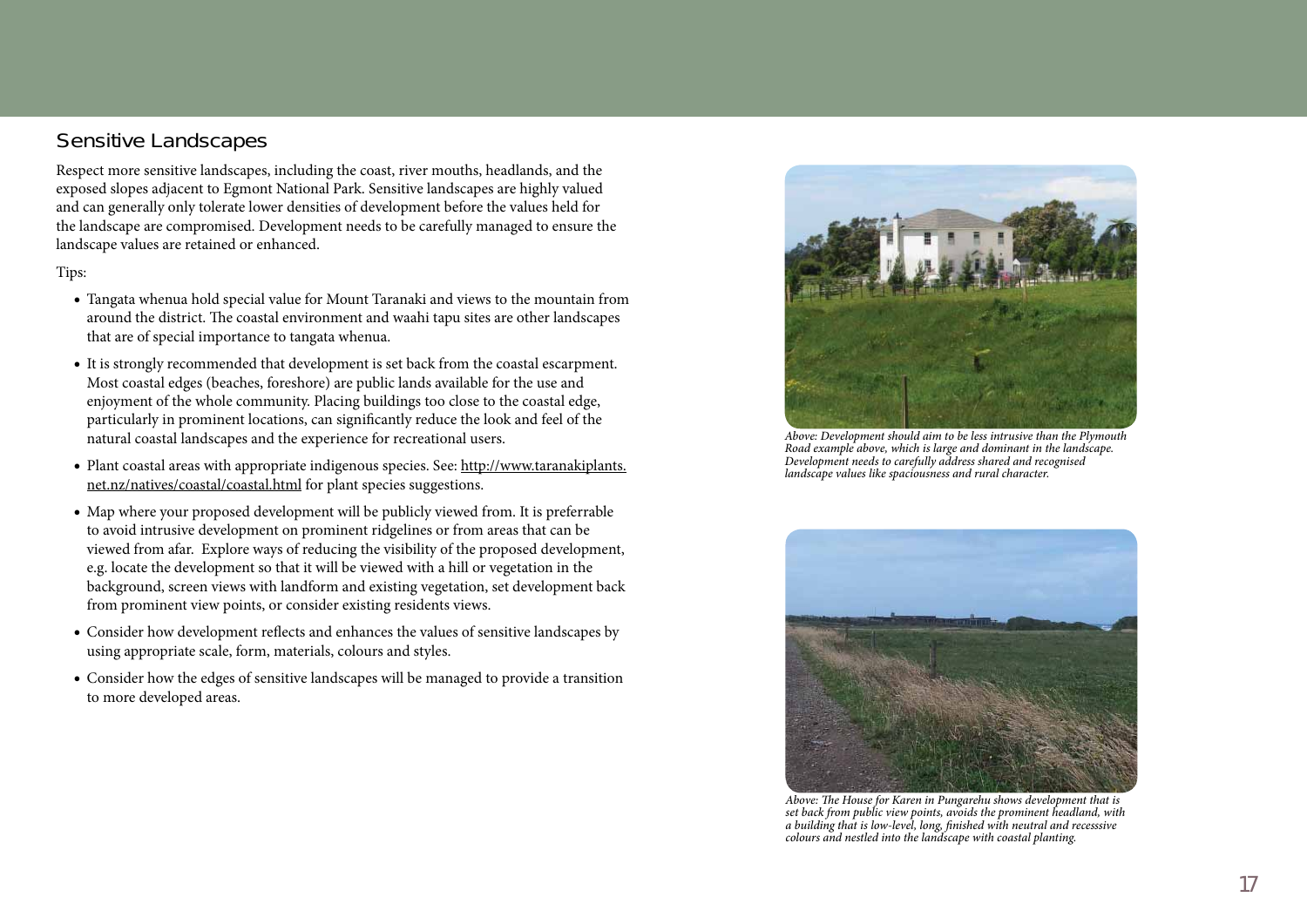# Cultural Features

Contact local tangata whenua about the history of your site to increase awareness of the features and values on site. When development is proposed on a property with an identified waahi tapu/ archaeological site consult with local tangata whenua, the New Zealand Historic Places Trust and the Council.

#### Tips:

- When subdividing property, look for ways to keep the whole waahi tapu site in one lot so that it is easier to manage and does not interfere with the relationship of tangata whenua with their culture and traditions to ancestral land.
- Consider providing access to the waahi tapu site for cultural use, especially for urupa, waterways, coastal areas and indigenous bush. These areas may be important for local tangata whenua for the purposes of food and medicinal collection, visiting ancestral grave sites, etc.
- Consider ways to appropriately manage edges of waahi tapu sites, e.g. fencing, planting.
- Subdivision and development of an archaeological site may require consent from an archaeological authority and monitoring of the site during development. Contact the Historic Places Trust: http://www.historic.org.nz/en/ProtectingOurHeritage/Archaeology.aspx

## Heritage Features

Identify and look at options to protect important heritage features on the site. Tips:

- Consider the context of a heritage feature. Locate new development so that it does not dominate nearby heritage sites or buildings and does not compromise the setting of the historical landscape.
- Consider whether heritage features could complement the development, e.g. providing cues for character and scale of new development, opportunities to create public access and signage providing information so the community can learn about the significance of a site.
- The New Zealand Historic Places Trust may be able to provide advice for appropriate development of a heritage feature. Refer to the ICOMOS New Zealand Charter for best practice conservation principles: http://www.icomos.org.nz/docs/NZ\_Charter.pdf
- New Plymouth District Council has funding available for enhancement of heritage items: http://www.newplymouthnz.com/CouncilDocuments/PlansAndStrategies/DistrictPlan/ HeritageProtectionFund.htm



*Above: Omata Stockade. This pylon obstructs public views to a historic site. Development adjacent to a historic site may provide the opportunity to conserve or enhance site values. As a minimum standard, development should locate infrastructure in sympathy with the site and avoid detracting from site values.* 



Above: Hurworth Cottage (on the left) is a District Plan listed heritage<br>item. The new caretaker's cottage at Hurworth Cottage is set back from *the heritage item, it has a complementary scale, form and gable angles, and is fi nished with neutral, recesssive colours.*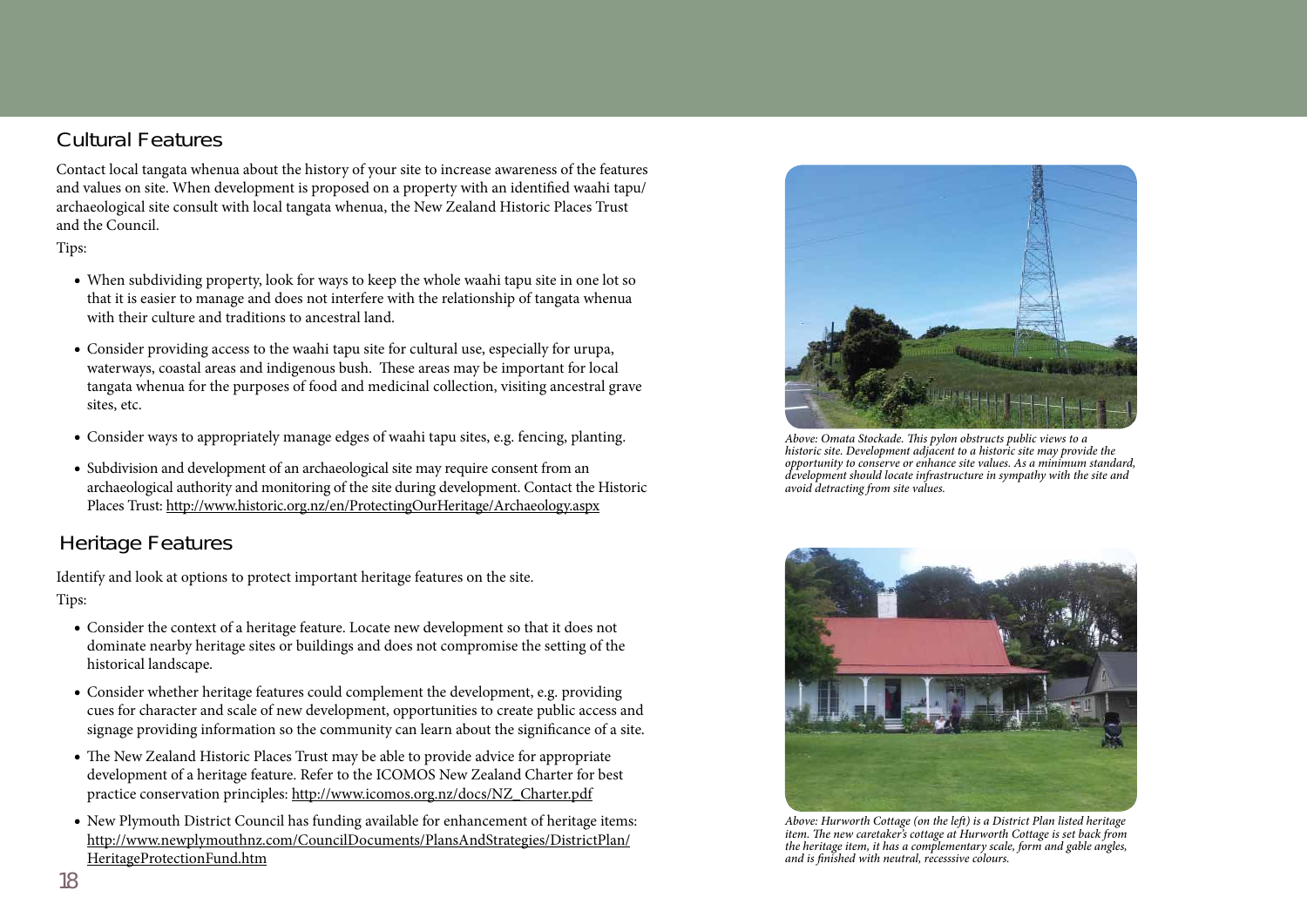## Natural Features

Work with the natural assets and ecological systems that the site provides and look for opportunities to enhance natural features (e.g. streams, rivers, vegetation, dune areas and wetlands). The subdivision stage is a critical time to put in place the framework that will maintain and enhance natural features and vegetation. There is unlikely to be another chance to address these issues in the foreseeable future yet the effects can be significant.

- Consider protection of important features through covenants, e.g. QEII bush covenant, .
- Consider ways to join up existing vegetation and habitat to enhance the environment for species travel, e.g. wildlife corridors
- Assess subdivision layout options and ensure riparian areas can be appropriately managed, e.g. retain in single ownership.
- Contact Taranaki Regional Council to find out about assistance and resources available for riparian planting: http://www.trc.govt.nz/riparian-management. There are five basic principles involved in riparian management:
	- · Fencing the riparian margin.
	- · Establishing appropriate vegetation.
	- · Maintaining the vegetation.
	- $\cdot$  Minimising any adverse effect on waterways from land use in or near the margin.
	- · Installing protective river control works, if needed.
- It is recommended that development uses natural landform and systems to reduce cost and engineering works, e.g. use low areas for stormwater detention.
- Check the District Plan for rules relating to waterways and waterbodies on-site, e.g. esplanade strips or reserve agreements.
- Consider providing public access to waterways.



*Above: An example of a plan used to record existing features, measures to protect and enhance features, proposed earthworks and information about planned stages of development. Keep plans up to date. Create a timeline of development with photos of important development stages and phases of newly planted or regenerating bush growth.*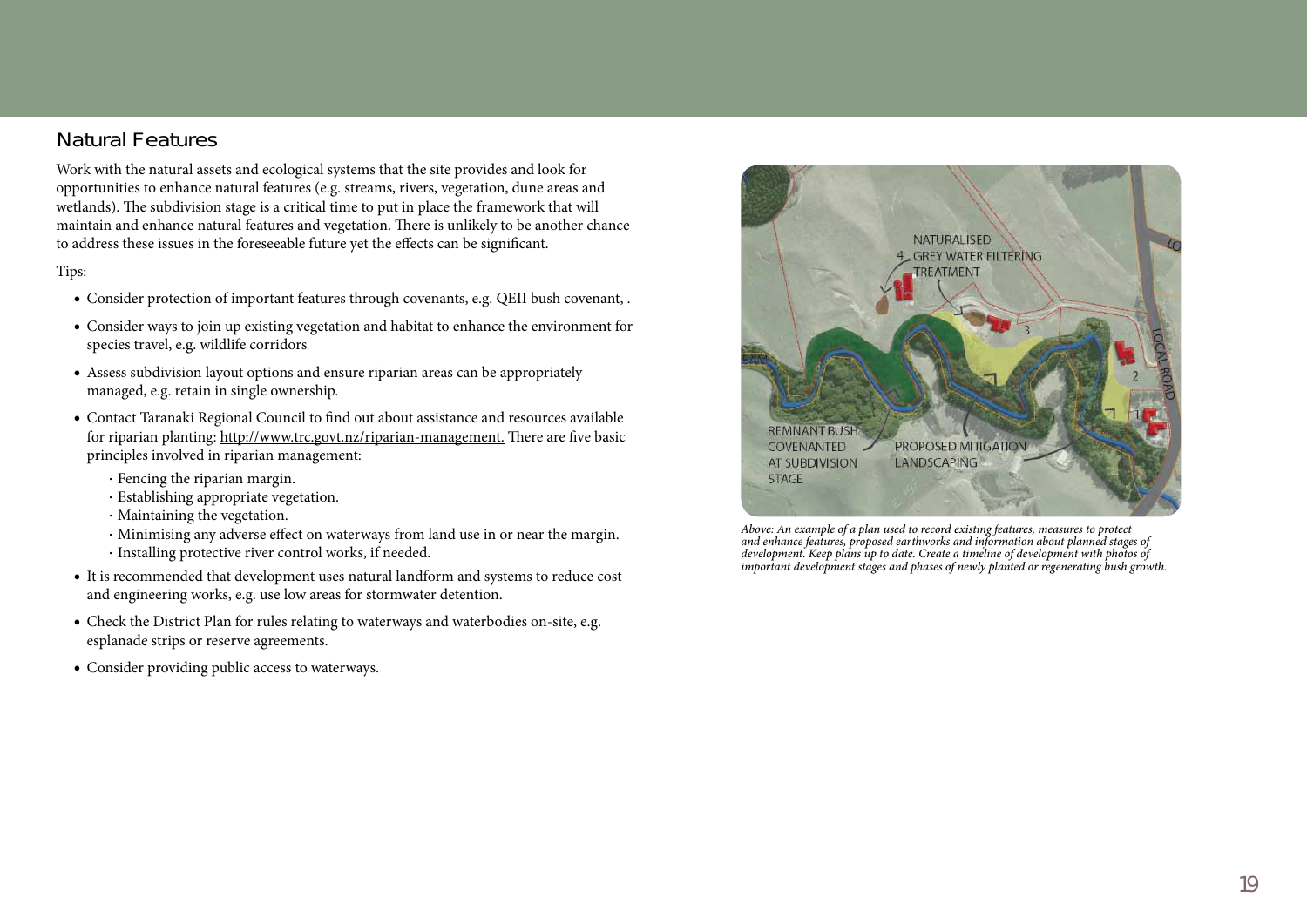# Building Location

It is important that buildings are positioned to retain the wide and open spaces in the rural area. The location of a building can affect how it is viewed from afar and within a more localised environment.

# Visual Effects

Locate buildings where they will fit easily into the landscape.

## Tips:

- The visual impact of development can be mitigated by avoiding building placement in prominent locations where they will be highly visible (e.g. along ridgelines and on exposed slopes).
- If locating your building on a less prominent ridgeline, consider how the size, colour, and design of the building can reduce the effect of development.

# Open Character

Ensure that buildings are located to maximise the spaciousness of the site.

## Tips:

- Consider clustering buildings together to allow for increased open space.
- Locate a second dwelling near to the existing dwelling to retain spaciousness of the rest of the site and maximise investment in services (e.g. shared accessways).

# **Earthworks**

Look for naturally occurring building platforms, so that there is limited need for earthworks (e.g. on flat land and in valleys).

- When earthworks are necessary, ensure the land is contoured to fit into the natural landform and that land is appropriately reinstated.
- If possible, avoid excavation of prominent hill faces.
- When slopes require retaining, try to keep step heights to a 1.5m max.
- Consider protecting newly formed slopes with planting that is in context with the surrounding area when reinstating earthworks.
- Provide for on-site stormwater management and ensure the development appropriately addresses overland flow paths.



*Above: Avoid locating buildings on skyline ridges, hill tops and prominent hill faces. Consider protecting such locations with covenants on property titles.* 



Above: Clustered buildings in combination with smaller sections and a larger balance section minimise the effect of *development on the open character of the rural landscape.*



*Above: Minimise earthworks, and ensure the resulting slopes are able to support vegetation to allow for good screening and stabilising opportunities.*